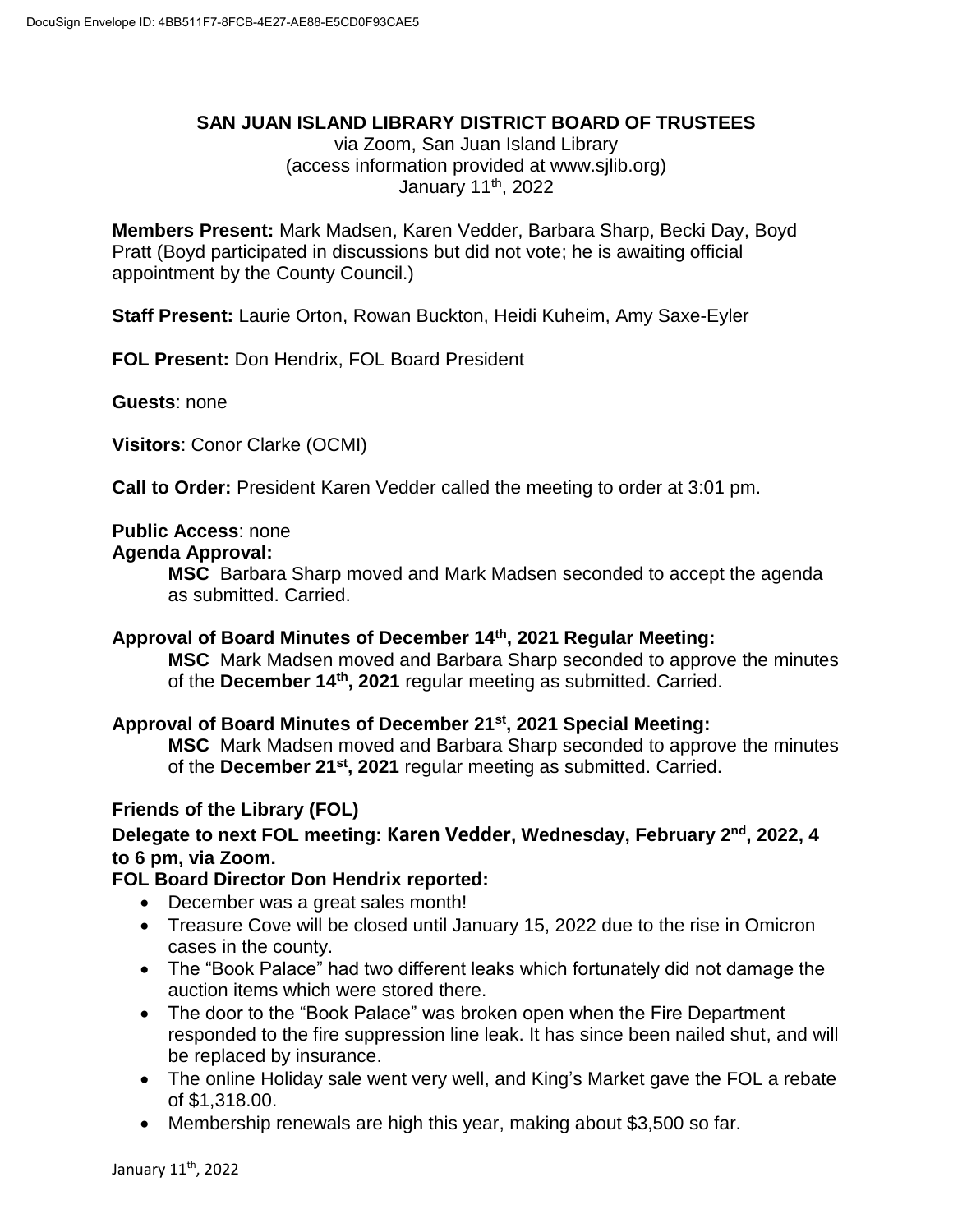- The FOL received a donation of \$3,000 and another for \$10,000.
- The FOL annual meeting will be in April.

#### **Approval of Bills:**

**MSC** Barbara Sharp moved and Mark Madsen seconded to approve the bills, pending corrections by the Director and the Bookkeeper, dated December 10, 2021 in the amount of \$22,682.39. Carried.

**MSC** Mark Madsen moved and Becki Day seconded to approve the bills, pending corrections by the Director and the Bookkeeper, dated December 17, 2021 in the amount of \$21,680.73. Carried.

**MSC** Barbara Sharp moved and Mark Madsen seconded to approve the bills dated December 17, 2021 in the amount of \$5,985.32. Carried.

**MSC** Becki Day moved and Barbara Sharp seconded to approve the bills dated December 21, 2021 in the amount of \$26,454.07. Carried.

**MSC** Mark Madsen moved and Barbara Sharp seconded to approve the bills dated January 3, 2022 in the amount of \$2,938.87. Carried.

**MSC** Becki Day moved and Barbara Sharp seconded to approve the bills dated January 10, 2022 in the amount of \$14,013.69. Carried.

**MSC** Barbara Sharp moved and Mark Madsen seconded to approve the bills dated December 14, 2021 in the amount of \$14,688.59. Carried.

**MSC** Mark Madsen moved and Becki Day seconded to affirm the **December 2021 Payroll** dated December 23, 2021 in the amount of \$77,009.18. Carried.

#### **REPORTS Staff Member Visit**

There was no staff member visit.

## **Director Report (Laurie Orton)**

Laurie's written report was noted. Laurie also reported on the following:

 The County Council has Boyd's recommendation for Trustee on their agenda for the January 25 meeting.

#### **Assistant Director/Adult Services Manager Report (Rowan Buckton)**

Rowan's written report was noted. Rowan also reported on the following:

• Rowan has handed off all 660 Spring Street duties to Laurie Orton.

## **Youth Services Manager Report (Melina Lagios)**

Melina's written report was noted.

## **IT Administrator Report (Floyd Bourne)**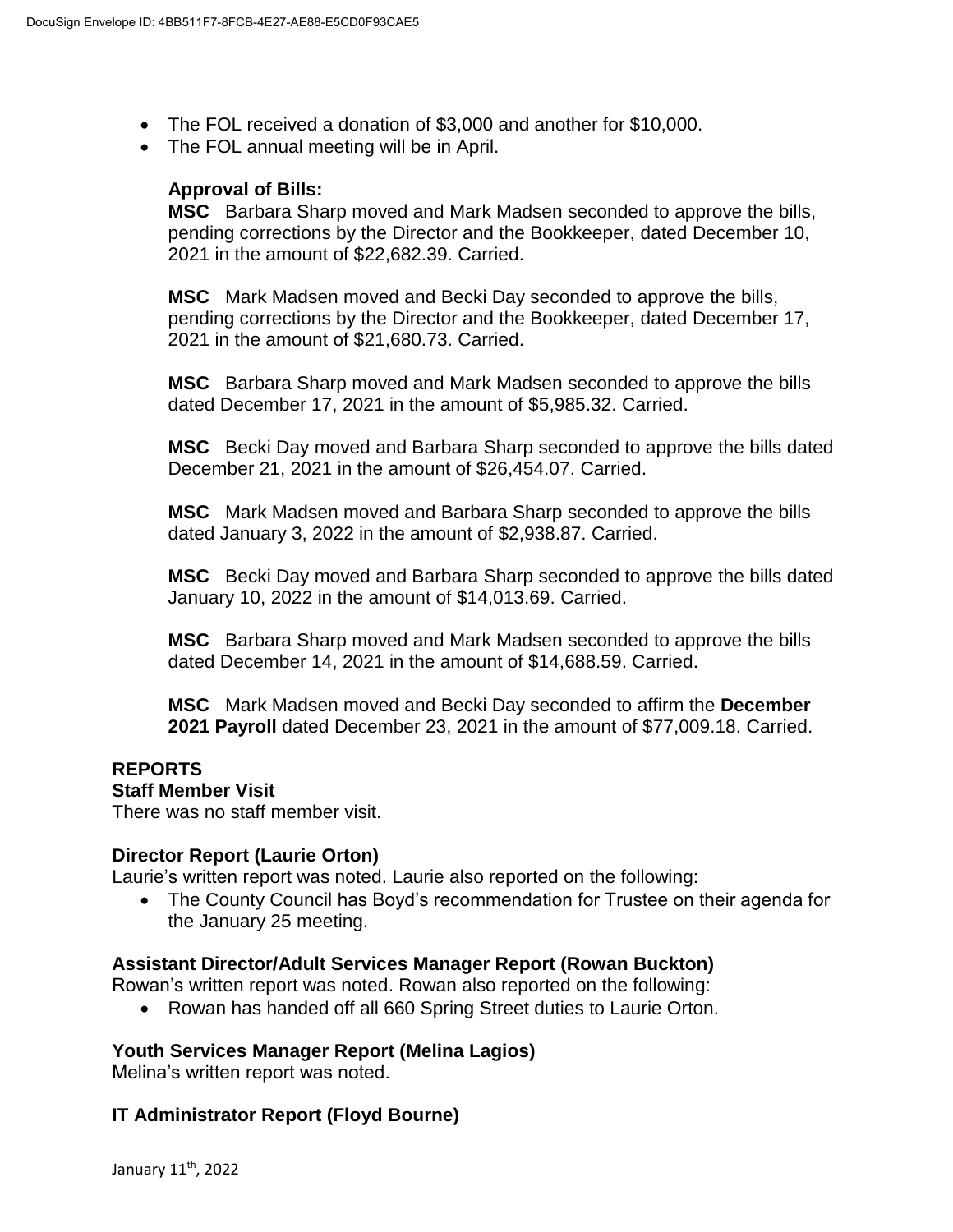Floyd's written report was noted.

# **Financial Report (Heather Dima)**

Heather's written report was noted.

We do not have the December 2021 Profit and Loss Statement yet.

# **Development Director Report (Amy Saxe-Eyler)**

Amy's written report was noted.

- We have received \$18,000 in donations for the new building project so far.
- Amy is still in the discovery phase.
- She is working on using and getting to know our donation tool, Bloomerang.
- Amy and Laurie Orton attended a webinar for the WA Library Capital Improvement Program.
- Soon Amy will be putting together a capital campaign committee consisting of three staff members and one library board member, one FOL board member, and community members.

# **OLD BUSINESS**

9a) Spring Street Water Leak

- Laurie gave an update on the 660 Spring Street fire suppression line leak.
- Laurie has been in communication with OCMI, our attorney, our insurer, and their over-insurer.
- The over-insurer recommended that we switch mitigation and abatement companies. We have switched from Servpro and Alpine, to Belfor and CGI.
- Belfor said they would use large tubes to pump super-hot air throughout the building so that it dries quickly and mold growth can be minimized.
- The Library has a \$1,000 deductible, and insurance will cover everything else.
- Conor Clarke from OCMI Construction spoke on the possibility of demolition, and discussed changes in projected demolition costs versus the original demolition quote.
- The Board discussed potential timelines and costs for asbestos abatement, water mitigation, and demolition.
- Conor Clarke and Laurie Orton plan to have a meeting with Enduris to discuss all feasible options for moving ahead.
- The Board discussed the possibility of hiring an attorney to represent the Library in talks with our insurers.
- Conor Clarke will work on updating budget estimates for the new building project.

9b) Planning for Director's Annual Evaluation

• Becki Day and Karen Vedder will talk with Barry Jacobson about how he conducted past Director's annual evaluations, and they plan to hold this year's evaluation at the next regular BOT meeting.

## **NEW BUSINESS**

10a) Assessed Value Report by Mark Madsen